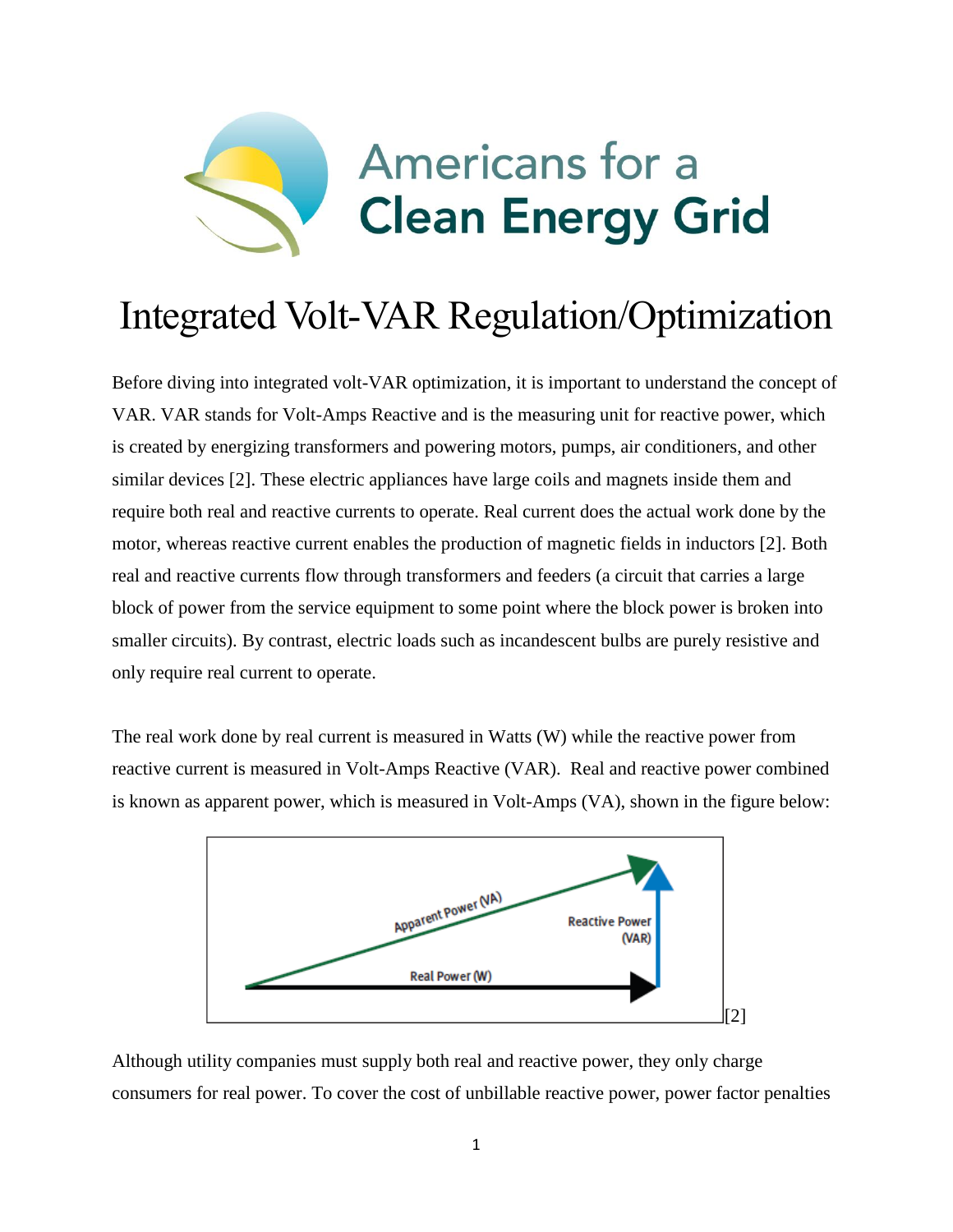are charged by generation companies to utility companies, and by utility companies to certain consumers [2]. Power factor penalties are proportional to the amount of reactive power supplied by generation companies. Power factor refers to the ratio of real power divided by apparent power. For example, a power factor of 0.95 tells us that 95% of supplied power is real power and the rest is reactive. Reactive current does not do any real work, but it uses the current carrying capacity of transmission lines and contributes to power losses [6]. Therefore, utility companies try to minimize the amount of reactive current flowing through transmission lines.

**Voltage Regulation:** Voltage control is essential for utility companies to ensure that voltage being supplied to consumers is within an acceptable range. On a 120 volt (V) base, the desirable service range is from 114 V to 126 V, and the acceptable range is from 110 V to 126 V [3]. Any deviations from this acceptable range can damage the appliances and electric equipment of consumers. Utility companies use Load Tap Changer (LTC) transformers and LTC voltage regulators to control the amplitude of voltage being supplied to consumers [1]. LTC transformers and voltage regulators can increase and decrease the amplitude of voltage to ensure that consumers receive voltage within the acceptable range.

**VAR Regulation:** To avoid power factor penalties, utility companies use VAR regulation methods to ensure that the power factor ratio remains close to 1, meaning nearly all real power. Motors and other similar inductive loads increase the reactive power flowing through the grid, which pushes the power factor down from 1. Utility companies use capacitor banks to counter inductive loads (inductive motors, pumps, air conditioners etc.) and reduce the amount of reactive power flowing through transmission lines, as can be seen in the figure below [2]:

2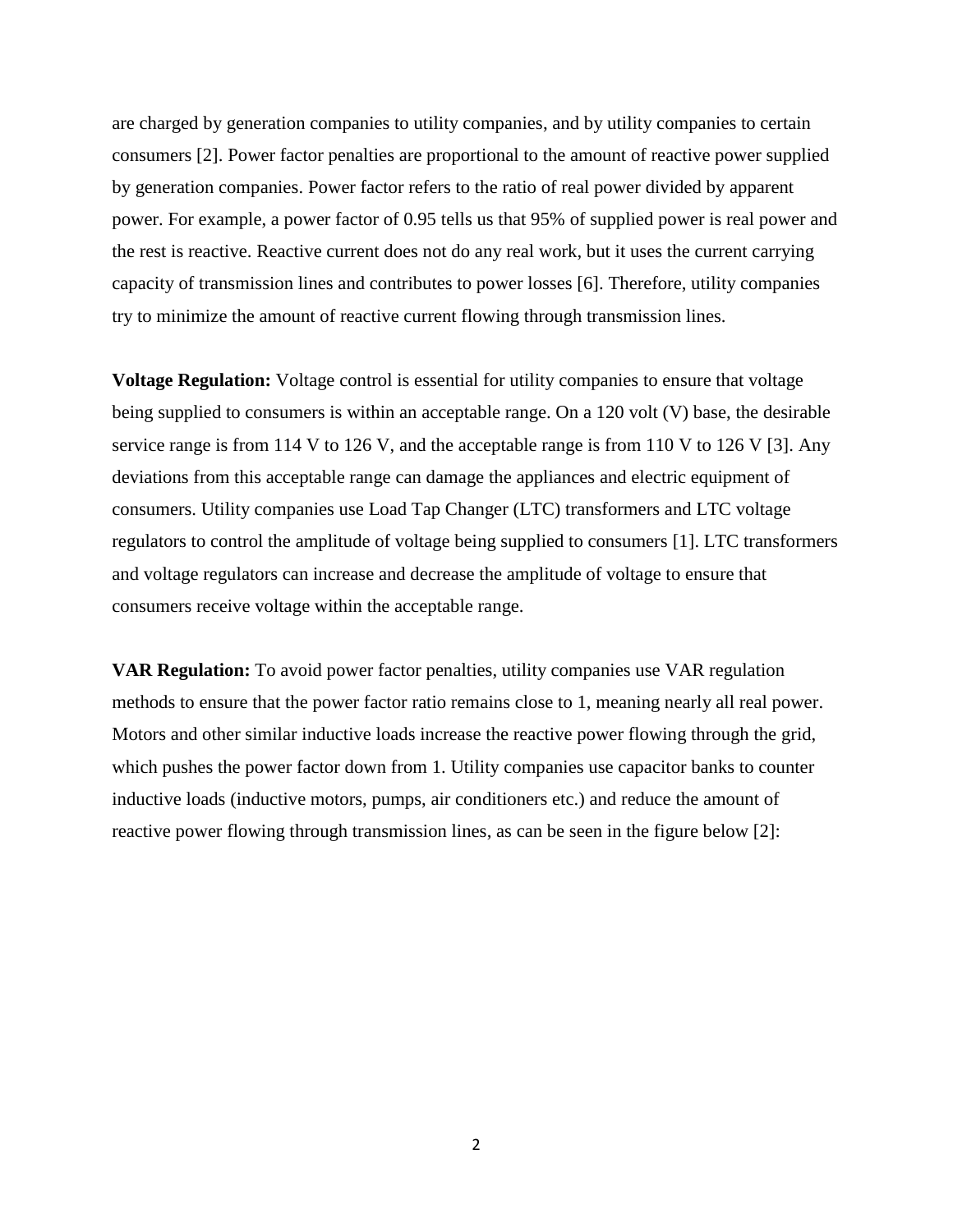**Integrated Volt-VAR Regulation/Optimization (VVO):** Reactive power flow through transmission lines can have a positive or negative impact on voltage amplitude [3]. Experience has proven that overall costs and performance of power system operation can be best managed if voltage control and VAR control are well-integrated [3]. The availability and deployment of microprocessor-based controls, advanced communications technology, sophisticated computer algorithms, sensors, and advanced metering infrastructure (AMI) have made it easier to integrate voltage control alongside VAR control.

Traditionally, each voltage and VAR control device installed on a feeder is controlled independently; this technique does not account for the impact of controlling a single



voltage/VAR device on neighboring devices in the system and only works well at a local level [6]. Localized and independent control of voltage and VAR can have suboptimal effects on a broader level – for example, adjusting VAR at one point can negatively impact the voltage level at a different point [6]. Integrated volt-VAR regulation uses a two-way communications network to coordinate the voltage/VAR control actions amongst various control devices, and regulates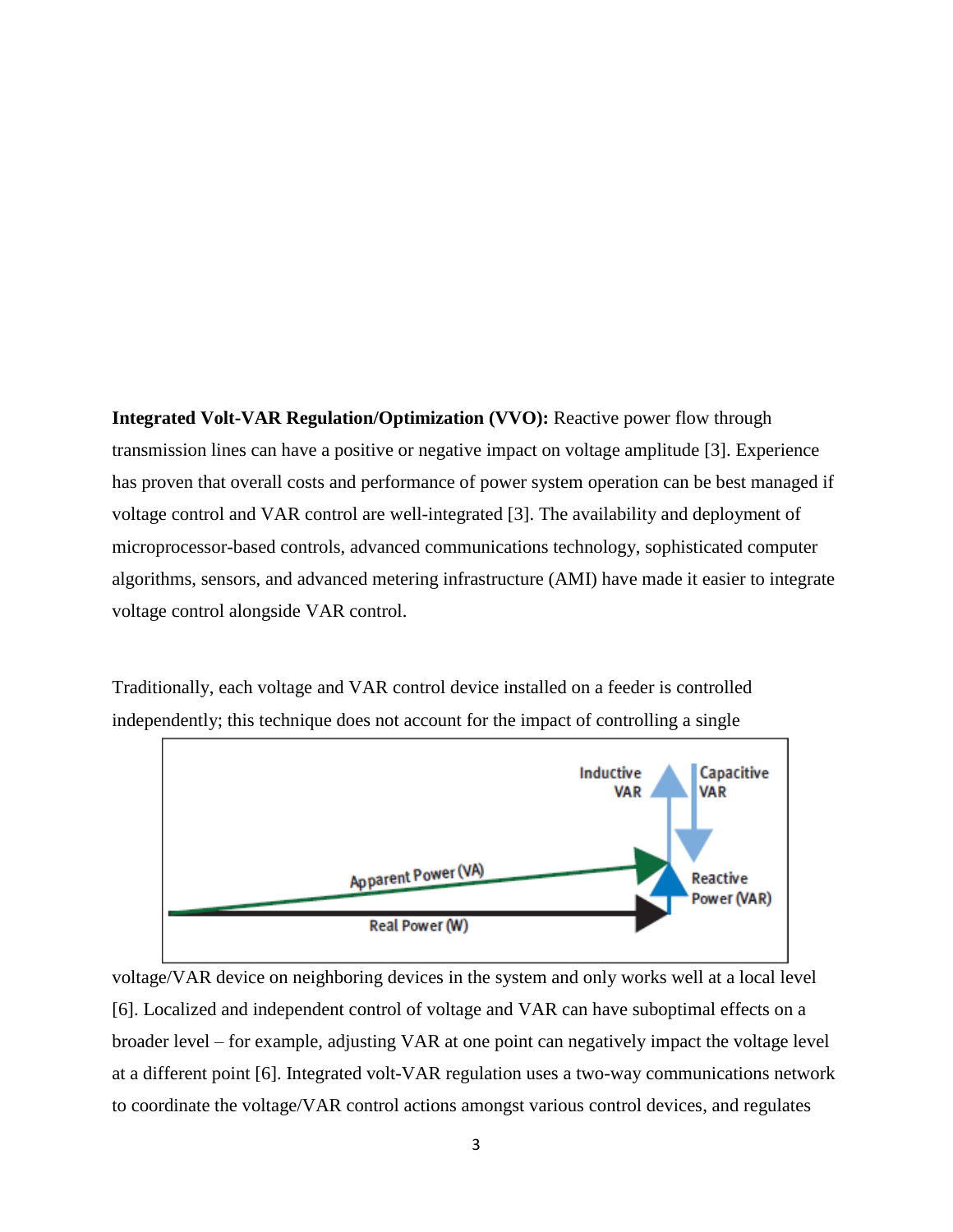VAR without affecting the voltage [6]. Integrated volt-VAR regulation offers a number of benefits including higher visibility into system operating parameters, reduced emissions of greenhouse gases and increased transmission efficiency:

- **Higher visibility into system operating parameters:** Volt-VAR optimization (VVO) systems allow grid operators to closely monitor and control the voltage and power factor of the grid. With increasing integration of renewable and distributed energy into the existing grid, voltage and power factor values tend to change more frequently and rapidly. It is imperative that the grid operators are aware of the trends in voltage and power factor values in order to take precautionary measures to avoid not only power factor penalties, but also grid failures. [3]
- **Reduced emissions of greenhouse gases:** VVO systems allow utility companies to enforce Conservation Voltage Reduction (CVR) programs. CVR programs reduce peak demand, which reduces the amount of electricity required by peaker plants—generally gas turbines or newer combined-cycle gas turbines. Reduction in generation from these fossil-fuel power plants also reduces their greenhouse gas emissions.
- **Increased transmission efficiency:** In the case of a vertically integrated utility, VVO systems allow the utility to control the power factor and reduce transmission losses. Therefore, VVO systems increase the transmission efficiency of the existing grid by allowing grid operators to reduce transmission losses through VAR optimization. More efficient grid operations provide grid operators with greater flexibility to address grid resilience. Again, if transmission losses are reduced, less electricity needs to be generated from fossil-fuel power plants, and fewer greenhouse gases are emitted. [3]

The Smart Grid Investment Grant (SGIC) program under the American Recovery and Reinvestment Act of 2009 (ARRA) funded the installation of 26 volt-VAR optimization systems [5]. Initial results from these projects were that 31 feeders experienced line loss reductions in the range of 0-5%, and five feeders experienced line loss reductions greater than 5% [5]. Additionally, CVR programs enabled by VVO systems reduced peak power demand by 1-2.5% [5]. Duke Energy Progress of North Carolina has also installed VVO systems at 315 substations, while Duke Energy Florida has installed VVO systems at 262 of its substations [4].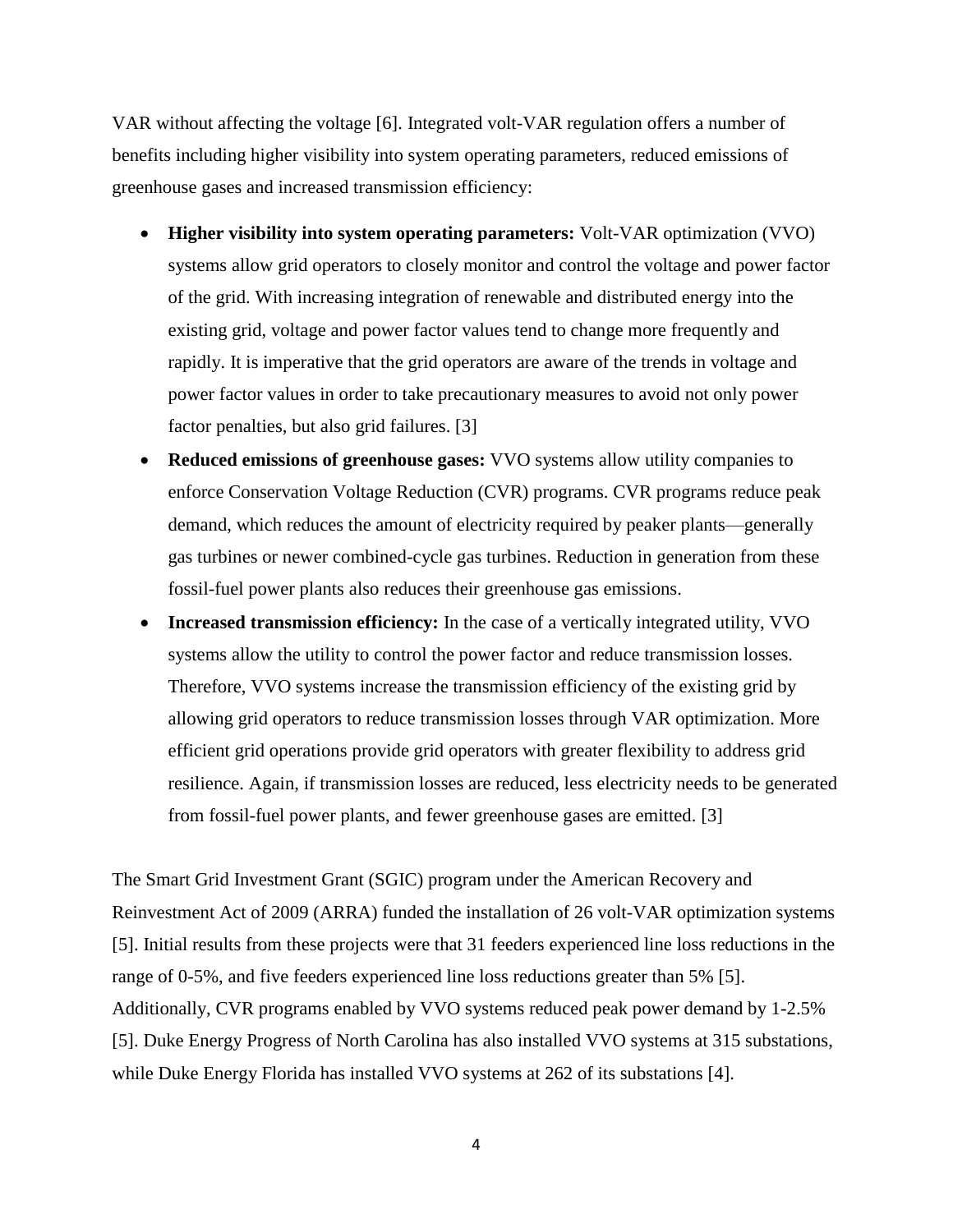Integrated volt-VAR optimization systems provide a cost-effective way of reducing line losses and avoiding power factor penalties. Most utility companies can install VVO systems with minor changes or upgrades and can integrate the VVO systems in existing Supervisory Control and Data Acquisition (SCADA) systems [2]. Often, these programs can pay for themselves in a relatively short period of time [2]. As utility companies push towards grid resilience and greater integration of renewable and distributed energy, VVO systems offer the opportunity to better monitor system operating parameters and improve transmission efficiency.

## **References**

- [1] E. Tom Jauch, Volt/VAR management an essential "SMART" function. Accessed on June 25, 2014. Retrieved from http://ieeexplore.ieee.org/xpl/login.jsp?tp=&arnumber=4840 018&url=http%3A%2F%2Fieeexplore.ieee.org%2Fiel5%2F4815087%2F4839920%2F0 4840018.pdf%3Farnumber%3D4840018
- [2] Jim Weikert, The why of voltage optimization. Accessed on June 15, 2014. Retrieved from https://www.nreca.coop/wp-content/uploads/2013/08/TS\_Volt\_VAR\_January2013.pdf
- [3] National Electrical Manufacturers Association, Volt/VAR optimization improves grid efficiency. Accessed on June 15, 2014. Retrieved from https://www.nema.org/Policy /Energy/Smartgrid/Documents/VoltVAR-Optimazation-Improves%20Grid-Efficiency.pdf
- [4] Mark Wyatt, Duke Energy grid modernization update. Accessed on June 25, 2014. Retrieved from http://sites.ieee.org/isgt/files/2013/03/Wyatt.pdf